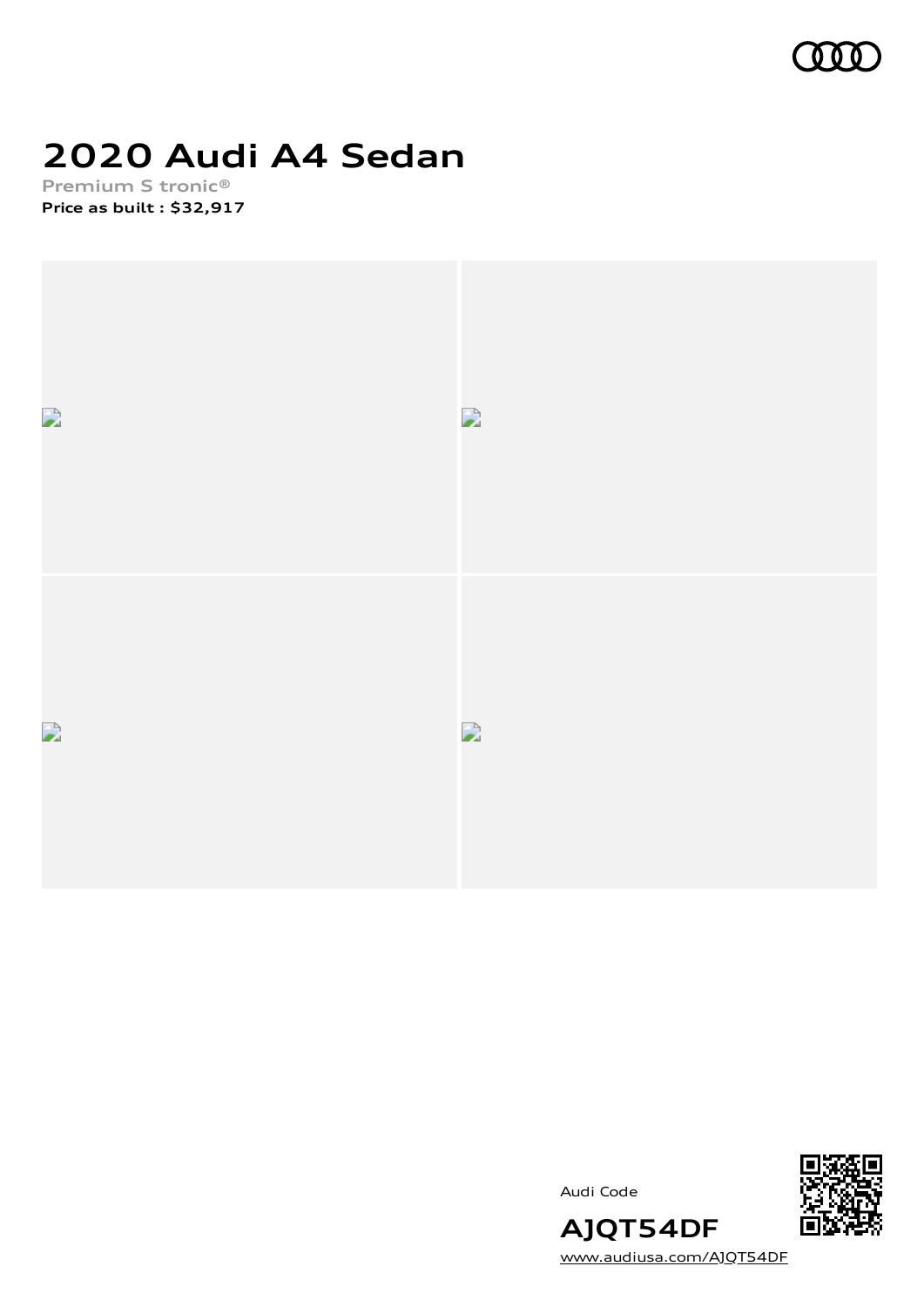# **Summary**

| Audi 2020 Audi A4 Sedan<br>Premium S tronic <sup>®</sup> |                                            |                                                  |              |
|----------------------------------------------------------|--------------------------------------------|--------------------------------------------------|--------------|
| Price as built<br>\$32,917                               |                                            | <b>Further Information</b>                       |              |
|                                                          |                                            | Type of vehicle                                  | Used car     |
| <b>Exterior colour</b>                                   |                                            | Mileage                                          | 25,025 miles |
| Ibis White                                               |                                            | Warranty                                         | No           |
| Interior colour                                          |                                            |                                                  |              |
| Seats                                                    | Atlas Beige with Granite Gray<br>stitching | Audi Code<br>AJQT54DF                            |              |
| Dashboard                                                | Granite Gray/Atlas Beige                   | Your configuration on www.audiusa.com            |              |
| Carpet                                                   | Granite Gray                               | www.audiusa.com/AJQT54DF                         |              |
| Headliner                                                | Atlas Beige                                | <b>Commission number</b><br>b35e86dc0a0e0ae75d53 |              |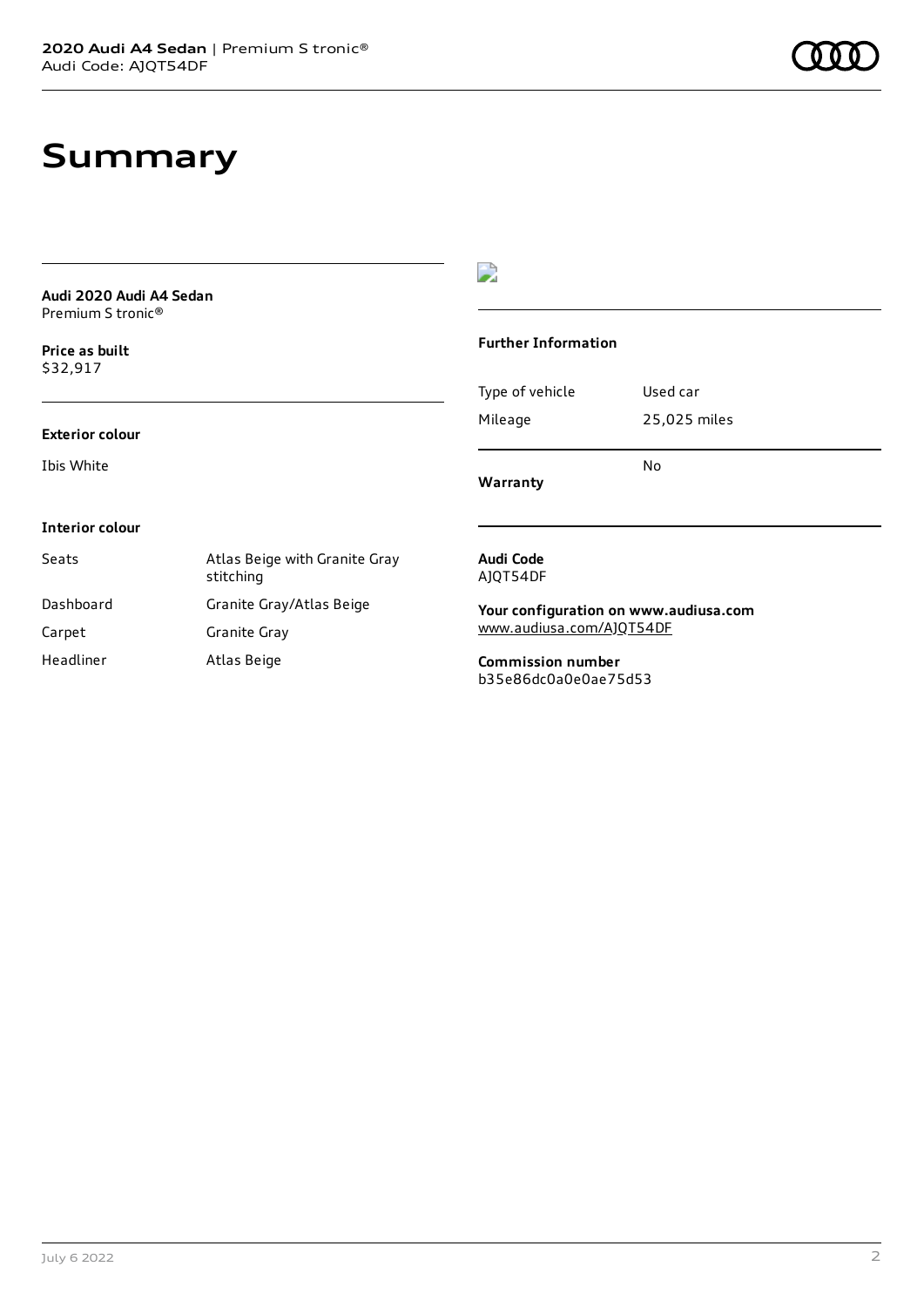# **Equipment**

Ibis White

Audi advanced key—keyless start, stop and entry with hands-free trunk release

Power-adjustable, auto-dimming, heated exterior side mirrors with memory

Convenience package

Audi pre sense® rear

Audi side assist with Rear cross traffic assist and Vehicle exit warning

SiriusXM® with 90-day All Access trial subscription







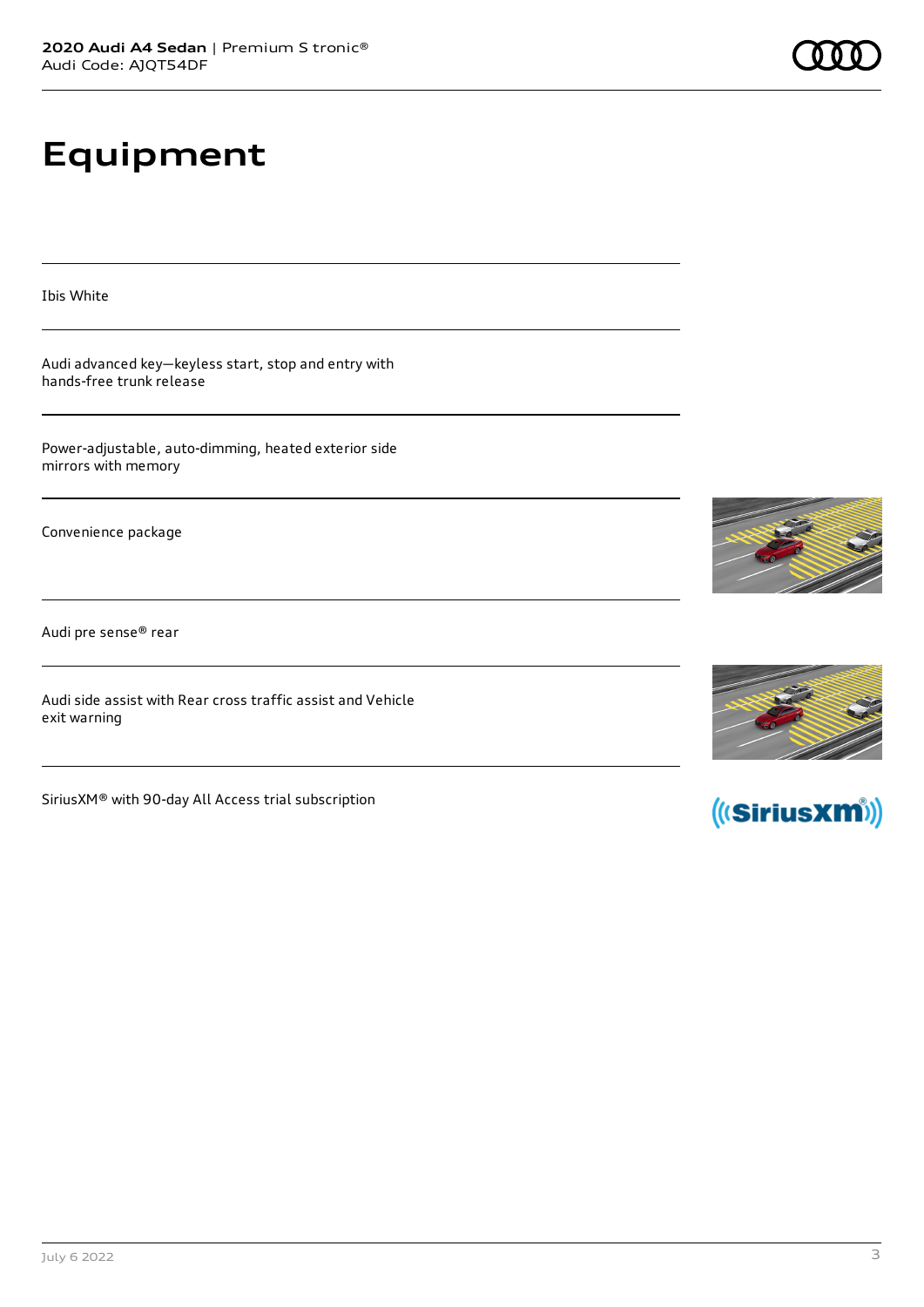| 4UH             | Driver and front passenger dual-stage<br>airbags                                  |
|-----------------|-----------------------------------------------------------------------------------|
| UH1             | Electromechanical parking brake                                                   |
| 8T2             | Cruise control system                                                             |
| VC <sub>2</sub> | Garage door opener (Homelink®)                                                    |
| 6Y2             | Top speed electronically limited to 130 mph                                       |
| 4H <sub>5</sub> | Electronic child locks                                                            |
| QZ7             | Speed-sensitive electromechanical power<br>steering system                        |
| 7K6             | Tire pressure monitoring system (TPMS)                                            |
| 4X3             | Advanced Airbag Protection System                                                 |
| 3B7             | ISOFIX child seat mounting and Top Tether<br>anchorage point for outer rear seats |

### **Exterior**

| 0P <sub>0</sub> | Dual exhaust outlets                               |
|-----------------|----------------------------------------------------|
| 1S1             | Tool kit & car jack                                |
| 1 B A           | Five-link front and rear independent<br>suspension |
| 8EX             | LED headlights                                     |
| HM <sub>2</sub> | 225/50 R17 all-season tires                        |
| 8VM             | LED taillights with dynamic turn signals           |
| 4KC             | Heat-insulating glass for side and rear<br>windows |
| 47B             | Aluminum trim around exterior windows              |
| CH5             | 17" 10-spoke design forged wheels                  |

### **Interior**

QE1 Storage package

| 3FE             | Power sunroof                                                                       |
|-----------------|-------------------------------------------------------------------------------------|
| 7M1             | Aluminum front door sill inlays                                                     |
| 6N1             | Light cloth headliner                                                               |
| 9AQ             | Three-zone automatic climate control with<br>digital rear display                   |
| 417             | Auto-dimming interior rear view mirror with<br>digital compass                      |
| QQ1             | LED interior lighting (entry, footwell, vanity,<br>door handles, console, ambient)  |
| 1 XW            | Three-spoke multifunction steering wheel<br>with shift paddles                      |
| 6E3             | Folding front center armrest                                                        |
| 4F <sub>2</sub> | Electric tailgate/trunk lid release from inside                                     |
| 5XF             | Driver and front-passenger extendable sun<br>visors with illuminated vanity mirrors |
| 3NT             | Split-folding rear seatback (40/20/40)                                              |
| N1F             | Leather seating surfaces                                                            |
| 4A3             | <b>Heated front seats</b>                                                           |
| 5MP             | Brown Walnut wood inlay                                                             |
|                 |                                                                                     |

### **Infotainment and Driver Assistance**

| 6K8             | Audi pre sense <sup>®</sup> city                                                   |
|-----------------|------------------------------------------------------------------------------------|
| 2H1             | Audi drive select <sup>®</sup>                                                     |
| IU1             | Audi smartphone interface                                                          |
| IW3             | Audi connect® CARE assistance and security<br>services (limited time subscription) |
| KA <sub>2</sub> | Rearview camera                                                                    |
| 8G1             | High beam assist                                                                   |
| 9VD             | Audi sound system                                                                  |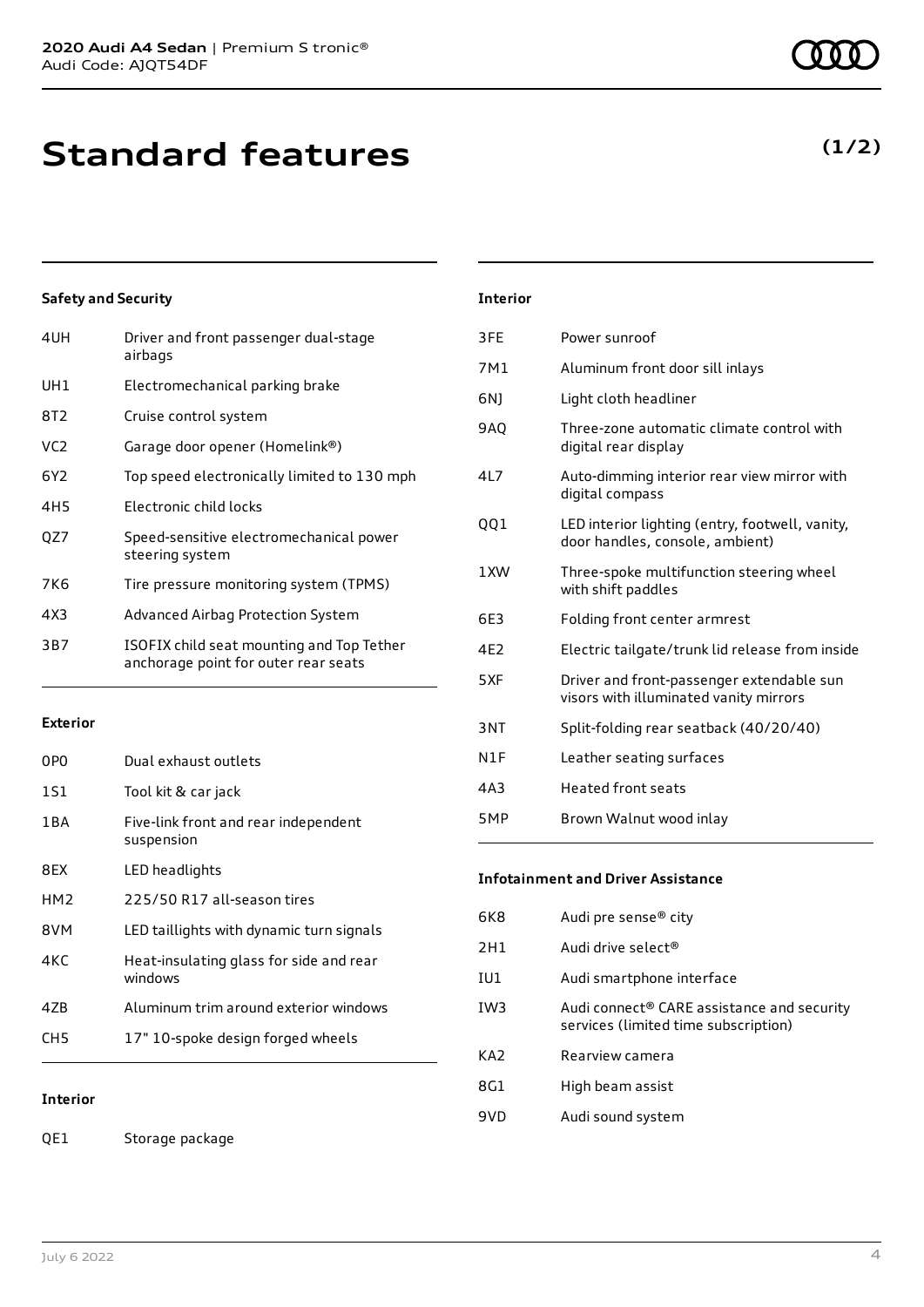# **Standard features**

### **Infotainment and Driver Assistance**

- 9S7 Driver information system with 7" color display
- 9ZX Preparation for mobile phone (Bluetooth®) with streaming audio

July 6 2022 5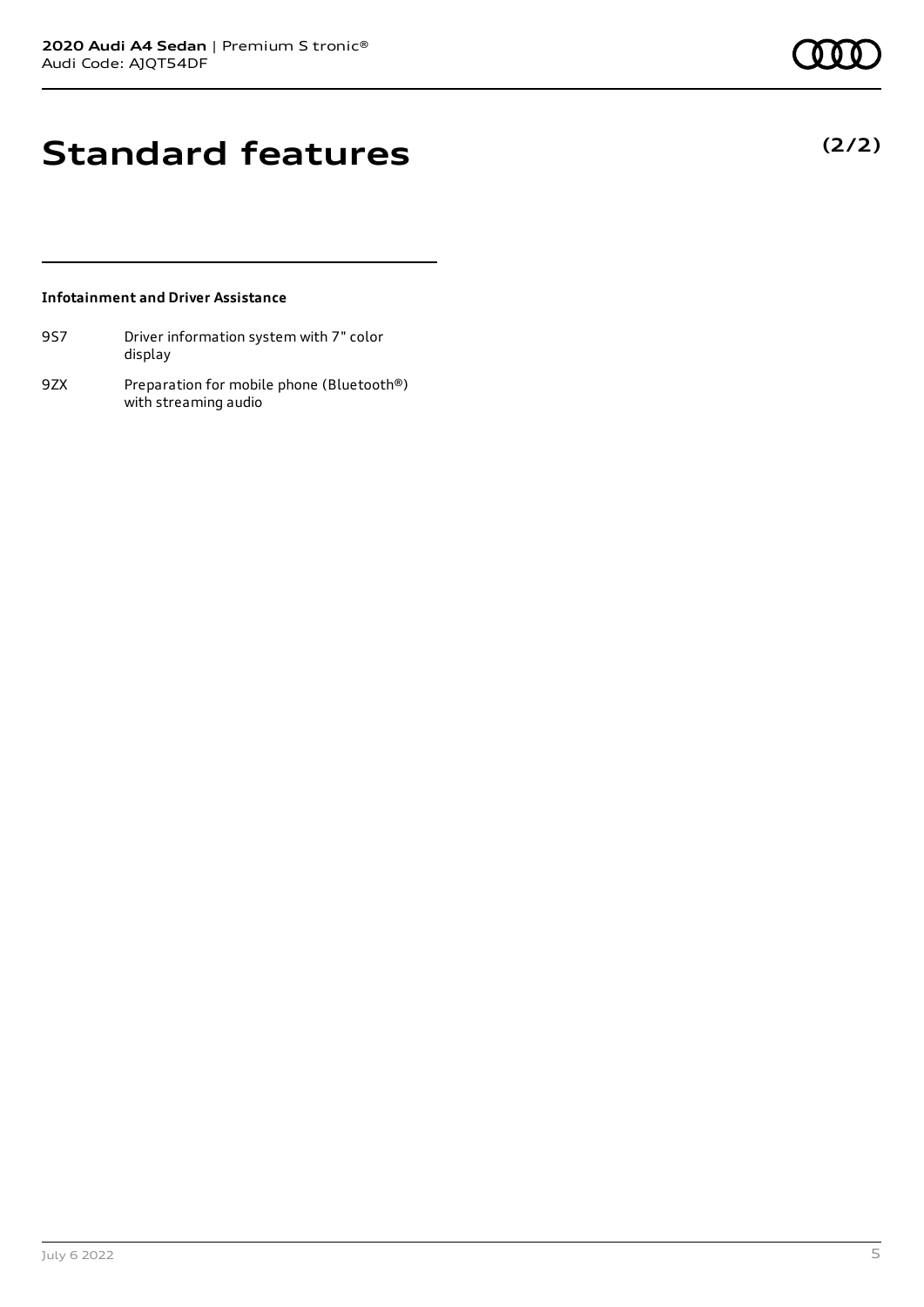### **Dealer remarks**

### CHOOSE THIS PREVIOUS SERVICE COURTESY VEHICLE

Buying a previous Service Courtesy Vehicle from Audi South Austin gets you a vehicle that's "Like New" but at a pre-owned price. This Audi Retired Courtesy Vehicle is dealer-maintained, has low-mileage (ONLY 25,025 miles) and is available at a specially discounted price for a limited time ONLY! CARFAX 1-Owner, Excellent Condition. Premium trim, Ibis White exterior and Atlas Beige interior. Heated Leather Seats, Moonroof, CONVENIENCE PACKAGE, Aluminum Wheels, Turbo Charged Engine, Back-Up Camera, Serviced here.

### BUY WITH CONFIDENCE

Rigorous 300+ point inspection performed by authorized Audi-trained technicians, \$0 deductible for warranty service, 24-Hour Roadside Assistance including towing and trip-interruption services, Complimentary Service Loaner, Audi CPO Limited Warranty is easily transferable to a subsequent private owner (at no charge), Trip-Interruption Services, Trip-Planning Services, Comprehensive Vehicle History Report is included, Unlimited Mileage CPO Warranty coverage for up to 5 years from original vehicle's in-service date MP3 Player, Sunroof

### OPTION PACKAGES

CONVENIENCE PACKAGE Memory for Driver's Seat, Auto-Dimming Exterior Mirrors, Alarm System w/Motion Sensor, SiriusXM All Access Service

#### VISIT US TODAY

AUDI SOUTH AUSTIN was the first dealership in the Austin area to be owned by the Hendrick Automotive Group and now the Only Back to Back Audi Magna Award Winning Dealer in Central Texas! We are excited to offer an exceptional buying experience with the Audi Brand and our ability to showcase a Large offering of Pre Owned vehicles. Come visit us in Austin's Newest Audi Showroom. Easy to get to, just off South IH35 Frontage Road on The Motor Mile.

Horsepower calculations based on trim engine configuration. Fuel economy calculations based on original manufacturer data for trim engine configuration. Please confirm the accuracy of the included equipment by calling us prior to purchase.

This Dealership checks the vehicle recall status prior to making any pre-owned vehicle available for sale. Manufacturers and/or NHTSA may announce additional recalls at any time. To inquire about the recall status of this vehicle, visit: <https://vinrcl.safercar.gov/vin/>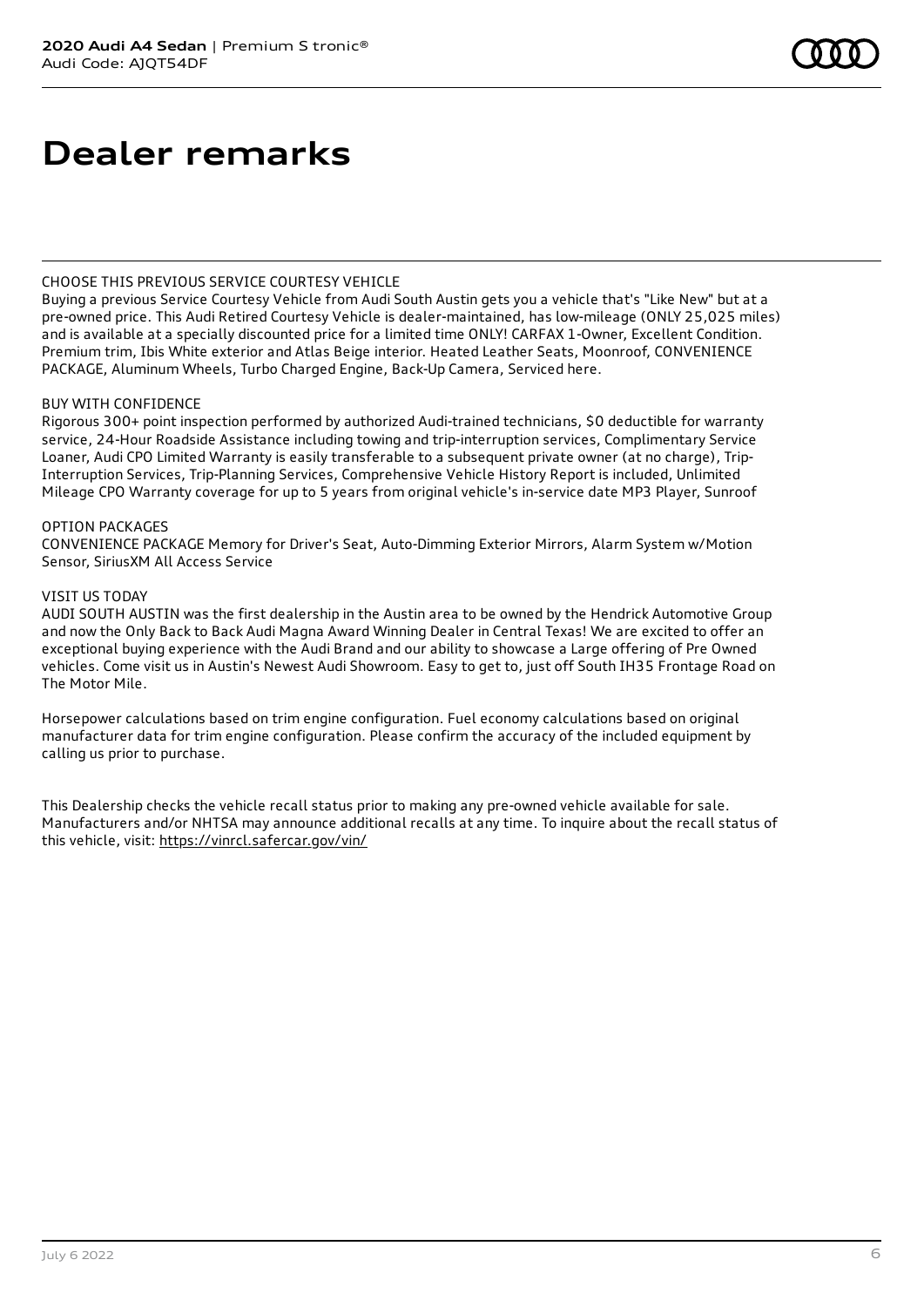

# **Technical Specifications**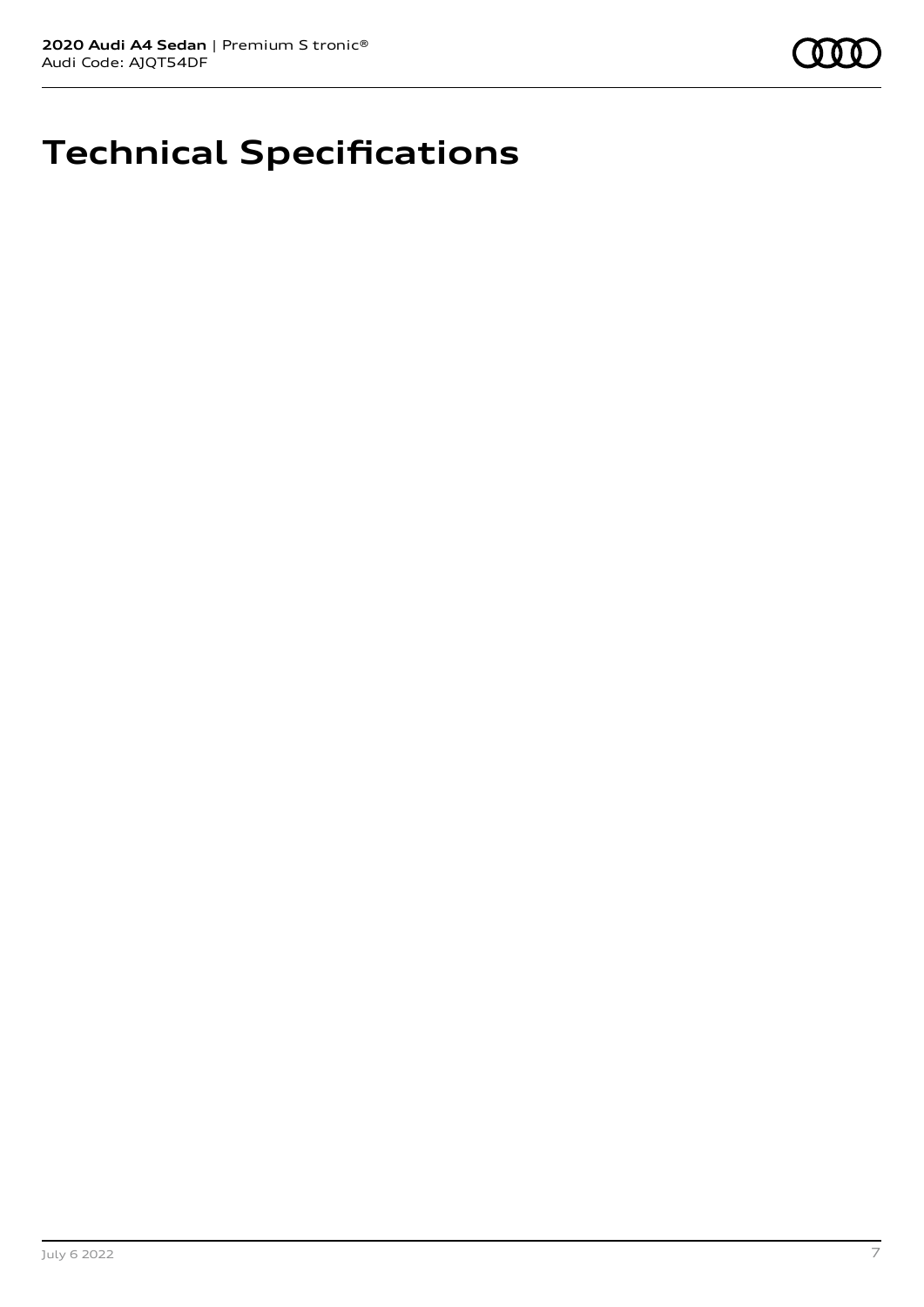## **Contact**

Dealer **Audi South Austin**

4738 S. Ih 35 Frontage Rd. 78745 Austin TX

Phone: 5126606700 FAX: 5126606701

www: [https://www.audisouthaustin.com](https://www.audisouthaustin.com/)